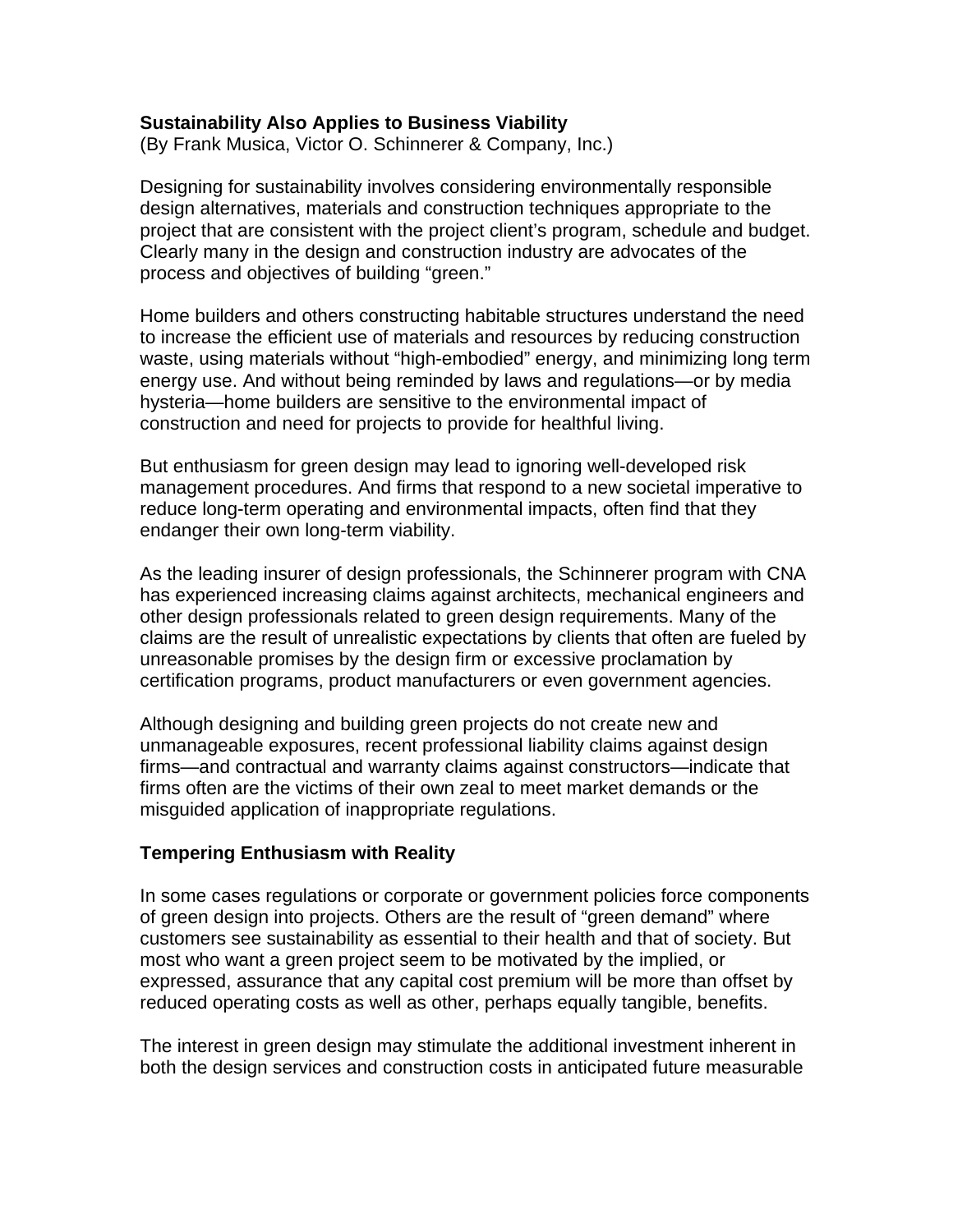environmental and financial paybacks. Or the interest may be forced from outside influences including imprudent government regulations.

The expectation that there will be a payback in decreased energy consumption or other costs to offset their investment often is fostered in part by the "sales pitch" associated with green design recognition programs. Programs such as LEED or Green Globes create a prize for a "green" project result. And now, as political bodies react to increasing public pressure, many of these certification programs that add time and cost to a project are being incorporated into government edicts.

Green design, however, is more than adding up points to attain a rating. Sustainability in design and construction requires more than having a ticket punched or displaying a rating like a trophy.

And consumer enthusiasm for green design, inappropriate government regulation and certification programs that force features to be added—or deleted—without recognition of real needs and sustainability options often result in dissatisfaction and claims.

## **Managing and Documenting Client Expectations**

Sustainability in design and construction should not be pursued without a comprehensive understanding of the consequences. A thoughtful and knowledgeable consideration of the long-term operating and environmental impacts of a project is essential.

It is vital to have open and thorough communication concerning reasonable expectations of sustainability. Any client should understand that success in achieving the environmental objectives necessitates an integrated design and construction approach and active involvement by the client in the operations and maintenance of the building. Contractors and sub trades must both understand the goals and be involved in the many activities that allow the goals to be reached so that sound construction techniques and sensitivity to environmental matters such as the recycling of waste and the use of environmentally friendly techniques and processes are built into the process.

And clients who demand green design must understand that their expectations need to take into account that green design projects are not the same as what they have experienced in the past. Green projects have different performance characteristics and different operational requirements.

But not all who profess an interest in green design take their role seriously. For instance, an unengaged client such as a home buyer who wants a green "seal of approval" but does not understand the what costs and other consideration go into a green design may be surprised—and disappointed—at the consequences. Too often achieving a cumbersome sustainable design certification or meeting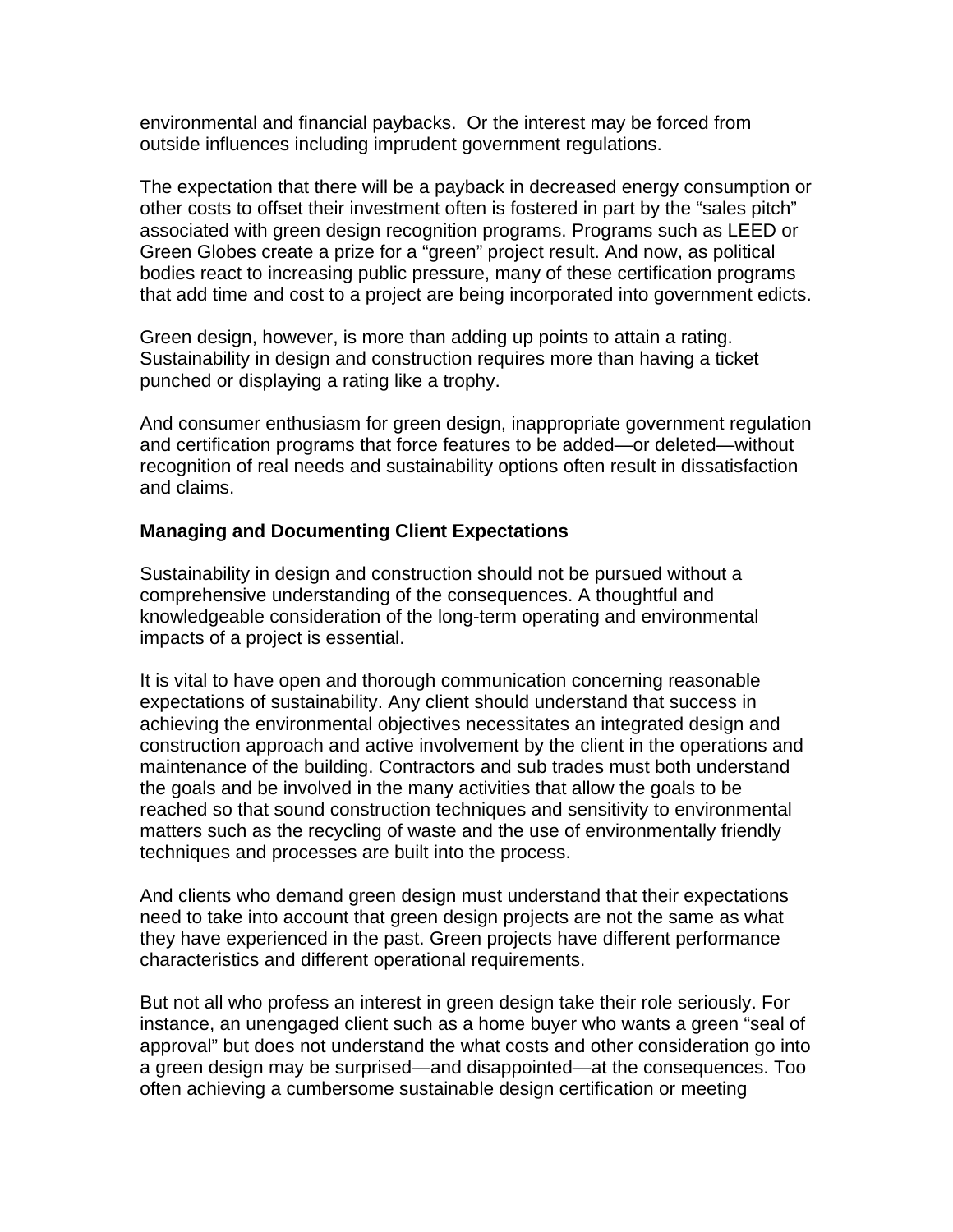government standards is the goal without an understanding that certification is not a commodity and government requirements that a project conforms to one specific evaluation system, often do not provide real value for the project user.

To attain the benefits of green design, everyone, including the project owner, has to make a genuine commitment to invest in the process including the design, construction, operation and maintenance measures required to achieve a minimal environmental impact while meeting the clearly indicate needs of the owner.

# **Establishing and Meeting the Standard of Care**

Design firms are especially at risk because they are held to meeting a professional standard of care and it is difficult to determine if the standard of care for design services currently meets the level of expectations fostered by the media attention to energy and environmental concerns. And design firms and contractors that market themselves as having a high level of specialization raise their exposure to claims from dissatisfied clients.

With the superficial attention to green design in the media comes a higher probability of misunderstanding as to what are realistic expectations. And the overselling of the attributes—and the lack of emphasis on user requirements can lead to dispute, claims and litigation.

## **Avoiding Guarantees, Fraud and Misrepresentation**

Advertising, sustainability descriptions and even contracts can lead to exposures that are difficult to defend. Organizations promoting sustainable design through certification programs create a "brand" with their certification of a project often being seen both as a commodity and a trophy. A firm that includes in its marketing or its contracts a commitment to deliver a certified project may be subject to an express warranty of performance that extends beyond its ability to manage the risk.

And a client's insufficient knowledge of and commitment to its own role and investment for the long-term coupled with the client's uneducated enthusiasm may lead to claims of deliberate misrepresentation—or fraud in the inducement to contract—exposing the everyone in the design and construction process to claims that are difficult to defend.

## **Balancing Obligations with Manageable Risks**

If there is an unclear definition of "green," clients will be making significant financial commitments based on a concept that they may appreciate intellectually but understand only superficially. When a design firm or contractor contractually commits to producing a result such as obtaining third-party certification, achieving stated energy savings, reducing construction materials and waste, or creating a